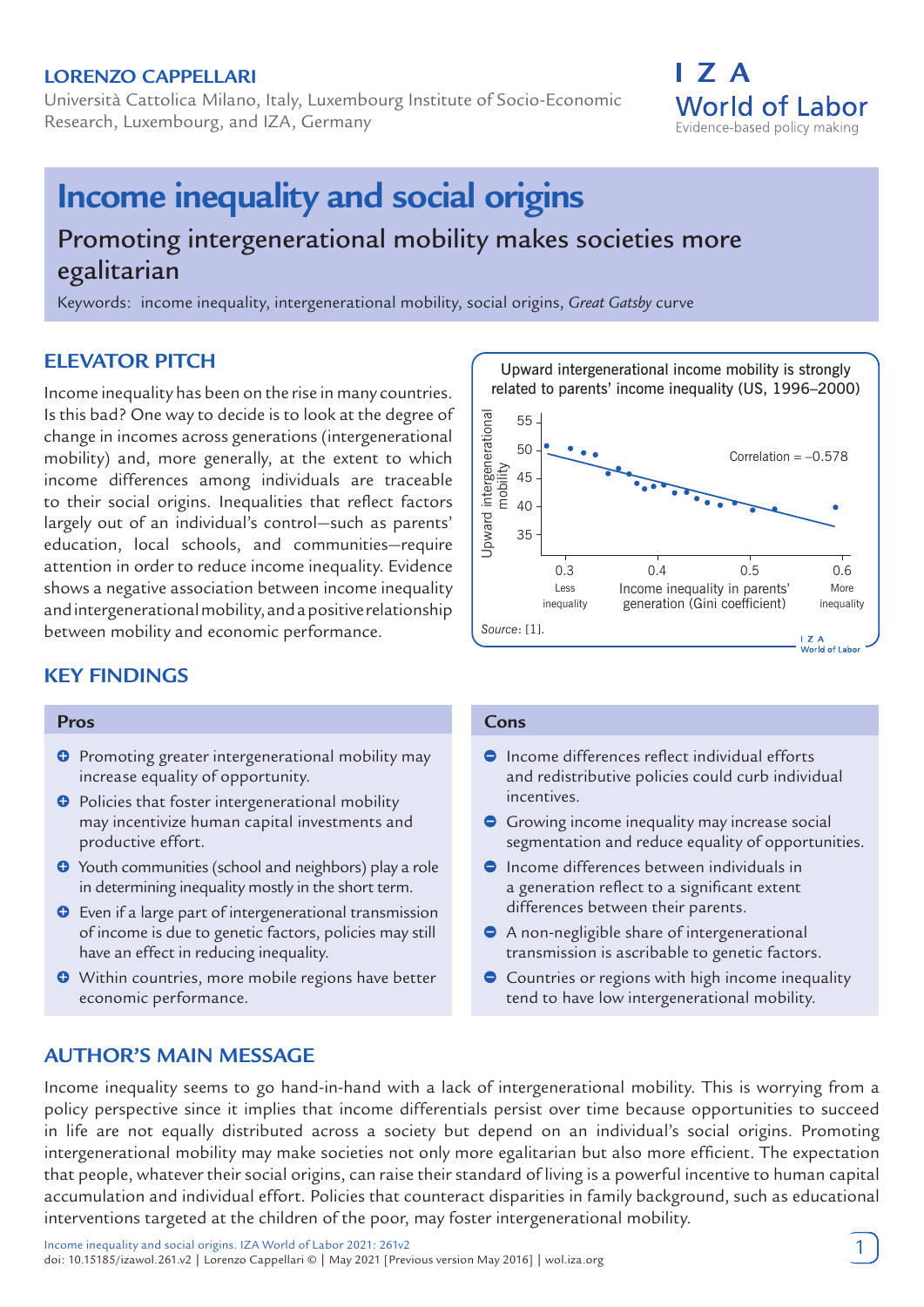# **MOTIVATION**

Societies have long debated whether inequality is good or bad. While those in favor of policies to reduce inequality stress that high levels of inequality may endanger social justice and social cohesion, opponents assert that income differences reflect individual efforts and such redistributive policies could curb individual incentives. Understanding whether income inequality is a symptom of social injustice is essential for determining when income inequality becomes intolerable and how much redistribution is needed. The equality of opportunity approach argues that income differences that arise from circumstances independent of individual effort, such as parental background and social origins, are unjust and should be remedied through policy measures [2]. The approach distinguishes between such income differences and those for which individuals are responsible, which are viewed as essential to preserve incentives and foster human capital investments and economic growth. One way to analyze the relationship between income inequality and family background is to explore intergenerational mobility to determine whether individuals' incomes (and other relevant outcomes such as educational attainment) are positively associated with parental incomes. If studies find that income inequality is matched by sustained mobility over generations, that would make income inequality a less important issue. A finding of lack of mobility would be a symptom of persistent social segmentation that is in need of policy attention.

# **DISCUSSION OF PROS AND CONS**

Intergenerational transmission of income or education may occur because richer parents have more financial resources to devote to their children and can afford more investments in their human capital. It may also occur because richer parents are typically more educated and can devote better quality time to childrearing, particularly in the early years, when key cognitive and non-cognitive skills are being formed that will pay off later in higher incomes. Researchers have also pointed to the transmission of certain genetic traits as a source for an association between intergenerational mobility and incomes. Disentangling these possible explanations for intergenerational transmission is vital for understanding the mechanisms underlying the parent–child transmission of economic advantage.

Looking at income correlations between siblings offers another approach to understanding the impacts of social origins (both the family and the surrounding social environment) on inequality. Siblings share not only a family, but may also share the social environment in which the family is embedded, including schools and neighbors.

A related area of research considers the long-term influence of community effects, as measured by key indicators of social origins, with a special focus on the quality of schools and neighbors. These studies attempt to identify causal effects rather than simple statistical associations by exploiting random variation in the allocation of individuals to schools and neighbors, often as a result of social programs that change a child's social environment. The debate on whether communities exert additional effects on income inequality has been particularly lively recently.

Strong dependency of individual outcomes on social origins may not only be inegalitarian, but may also curb the incentives of the poor to invest in human capital and exert productive effort.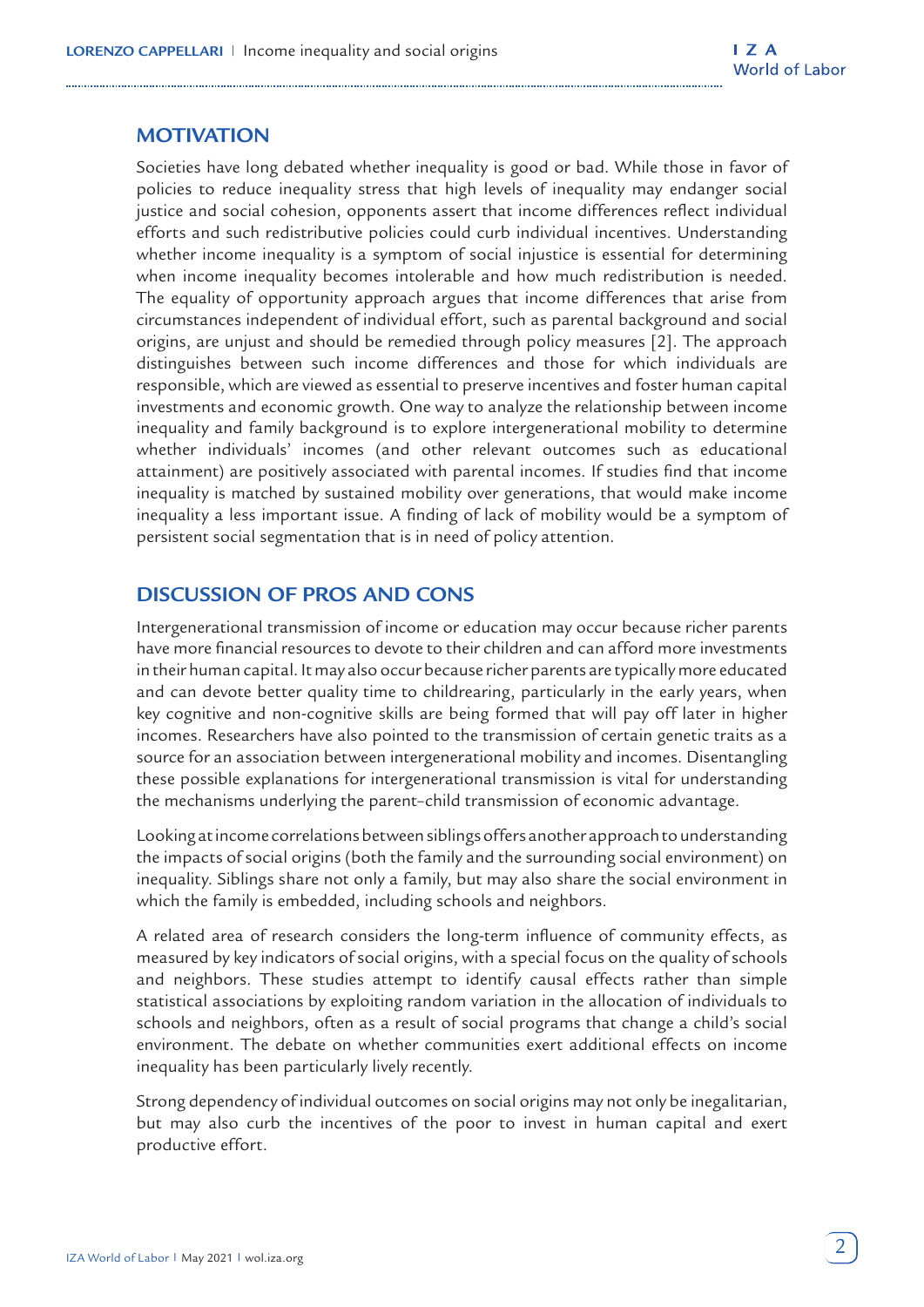# **The relationship between income inequality and intergenerational mobility: What is known?**

From a strictly statistical point of view, the concepts of income inequality and intergenerational mobility are independent. However, mounting evidence points toward a negative association between them. A graph that has become famous as the "*Great Gatsby* curve" lines up the intergenerational elasticity of income and the Gini coefficient of income inequality across countries [3]. The intergenerational elasticity of income, an inverse measure of intergenerational mobility, is a widely used measure of the association between parents' outcomes and their offspring's outcomes. A value of 0.5, for example, means that a 10% change in parents' income is associated with a 5% change (half of the percentage change in parents' income) in their offspring's income in the same direction. A status quo society, in which income differences are fully transmitted from one generation to the next, would have an intergenerational elasticity value of 1. A perfectly mobile society in which family origins play no role in shaping one's fortunes would have a value of 0. The *Great Gatsby* curve shows that, across countries, there is a positive relationship between the level of income inequality within the parents' generation (as measured by the Gini coefficient) and the degree of intergenerational transmission.

This relationship has received considerable political attention because it says that inequality across generations, which undermines equality of opportunity, is most persistent in countries with high levels of inequality. Cross-country comparisons could be biased, however, by country differences in factors affecting both inequality and intergenerational mobility, such as differences in institutional settings or cultural values, which would muddy interpretation of the inequality–mobility relationship. But recent evidence shows that cross-country variation is not the driver of the negative relationship between inequality and mobility. A study for the US finds that the probability that children whose fathers were in the poorest fourth of the income distribution will climb the income ladder (upward mobility) is inversely related to the Gini coefficient of inequality of parents' income (Illustration on p. 1) [1].

Figure 1 plots the *Great Gatsby* curve across US states. Data on intergenerational income mobility were computed by the Equality of Opportunity Project from millions of US tax records for 1996–2012 for sons born between the early 1980s and early 1990s [1]. The data, computed for commuter zones (geographic units of analysis that more closely reflect the local economy where people live and work than political boundaries do), were aggregated to the state level. Data on the Gini coefficient of household incomes at the state level are from the US Census Bureau.

The left panel of Figure 1, which plots the father–son intergenerational rank correlation of incomes (a measure of intergenerational immobility similar to intergenerational elasticity) against state income inequality measured in 1979 shows a positive relationship between income inequality and intergenerational immobility, in the spirit of the *Great Gatsby* curve. In 1979, the sons that would constitute the "destination generation" of the intergenerational transition measured by the Equality of Opportunity Project were not yet born, so the income inequality shown in the left panel refers to the generation of fathers or earlier. The right panel of Figure 1 relates intergenerational elasticity to the 2013 level of income inequality, offering evidence that states that had a high level of inequality in the past and that experienced a low level of intergenerational mobility also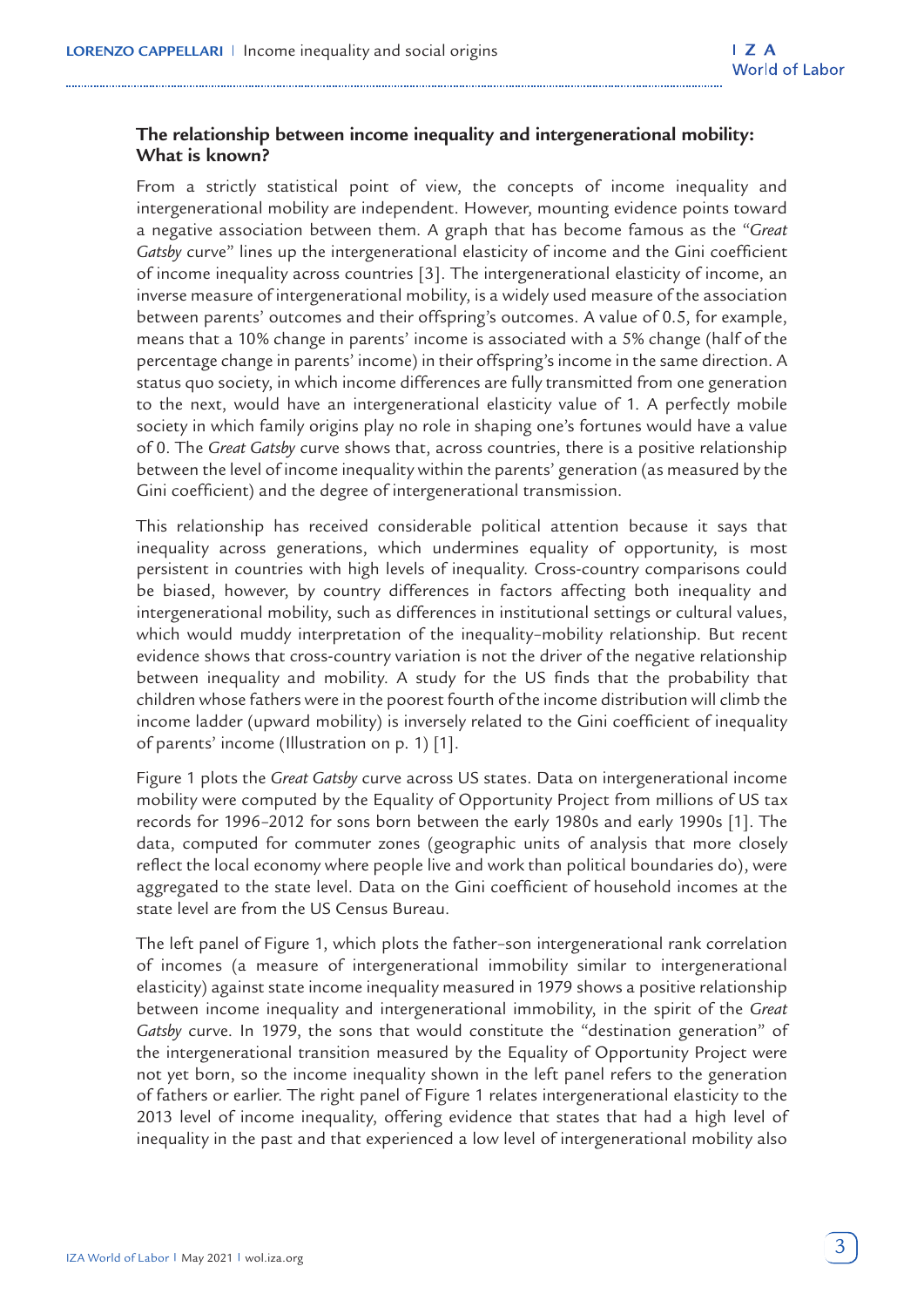

Figure 1. US states with a high level of inequality in the past that experienced a low level of intergenerational mobility also have high levels of inequality 35 years later

have high levels of inequality today. In this sense, the lack of intergenerational mobility acts as a conduit for income inequality from the past to the present.

Note that, in principle, mobility in any period may depend on past mobility: for example, because of high past mobility in one period, families or individuals may attain their "proper" position in society, resulting in less mobility in future periods, implying that looking in the longer term across multiple generations one should see more mobility than actually seen when comparing parents and children.

However, multi-generational mobility studies find the opposite, that is, there is less mobility over three or more generations than what would be implied by extrapolating from parent–child transitions [4]. One reason for this longer-term persistence is the existence of a dynasty-specific latent factor (e.g. unobserved ability) that is highly correlated intergenerationally, which in turn determines outcomes such as income or education that are typically considered by analysts [5].

From the evidence in the *Great Gatsby* curve in Figure 1, it seems fair to conclude that there is an empirical regularity associating income inequality and lack of mobility, with lack of mobility appearing to determine the persistence of inequality over time. While this evidence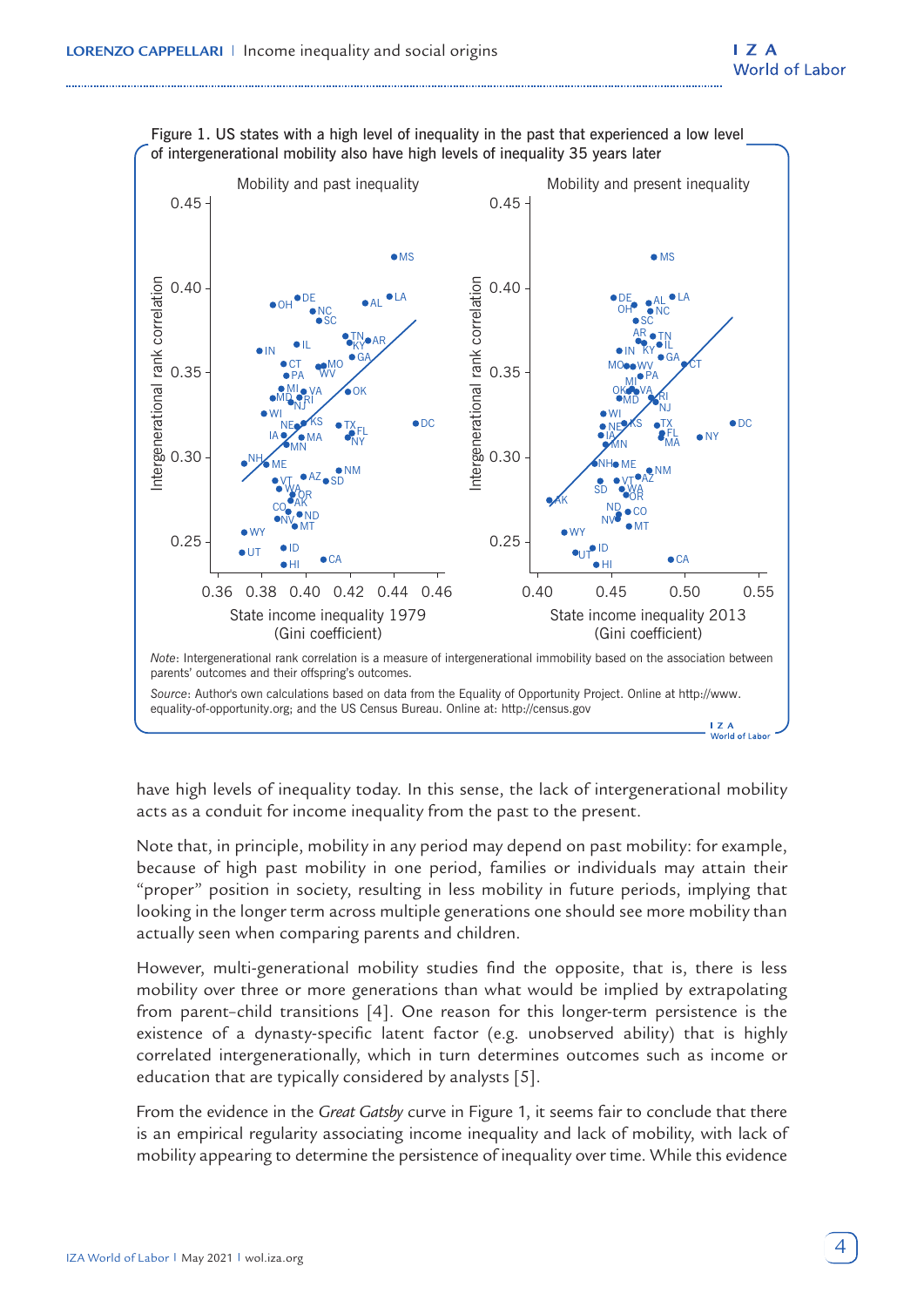shows that high income inequality is a concern because it is matched by low intergenerational mobility, the analysis reveals nothing about any underlying causal mechanisms.

Arguments based on a belief that society should provide equality of opportunity for its members justify interventions aimed at "leveling the playing field" in high-inequality countries, such as education investments in children from poor families. But these policies can be expensive, and if they result in tax increases, especially for high-income families, they could, in theory, discourage their economic activities and compromise economic growth.

It is difficult to say, however, whether policies promoting equal opportunity would actually result in diminished economic efficiency. The answer would depend on whether a country is already using all of its resources in an efficient way. Where that is not the case, governments that promote intergenerational mobility might be able to kill two birds with one stone. This would be the case, for example, if intergenerational transmission reflects talent misallocation because the children of well-off families are hired into good jobs that they would not have obtained except for their family connections. There is evidence for Canada, Denmark, and Sweden, for example, that children tend to be hired by the same firm for which their parents work. Part of this intergenerational transmission of employment may be efficient (because parents know the productivity of their children and the needs of their employer and can favor good matches). But the intergenerational transmission may also reflect forms of nepotism if it results in people who are not the best candidate getting the job solely because of their connections, harming firm productivity and efficiency. Another argument against the existence of trade-offs between leveling the playing field and reducing economic activity relates to the children of poor families, for whom the knowledge that inequality is associated with lack of mobility may be a strong disincentive to exerting any effort in life. Recent evidence for Italy shows that indeed mobility is lower in areas that are performing poorly from the viewpoint of conventional economic indicators such as GDP growth, which suggests the equity-efficiency trade-off is not binding in that case [6].

#### **Is it all in the family?**

Intergenerational associations provide an important but still partial perspective on the dependence of individual success on social origins. In principle, there might be other factors operating outside the family and independently of it that influence an individual's ability to generate income. One important example is school quality, which influences human capital formation. To some extent, the quality of the school a child attends will reflect the parents' income and choices. But there may also be dimensions of school quality that are independent of parental choice, such as teachers' effort or disruptive classmates. These may affect income capacity in the long term independently of family background. Similarly, the quality of a family's neighbors can influence young individuals beyond the effects of family. These "youth community effects" may influence individual behavior and human capital acquisition early in the life cycle and exert long-term effects on incomes, thus contributing to income inequality. Similar to the family, youth communities to some extent represent circumstances that an individual does not choose but that contribute to the generation of inequalities that block the emergence of equal opportunity. Because these factors are not controlled by the individual, there are good arguments for government interventions to alter them.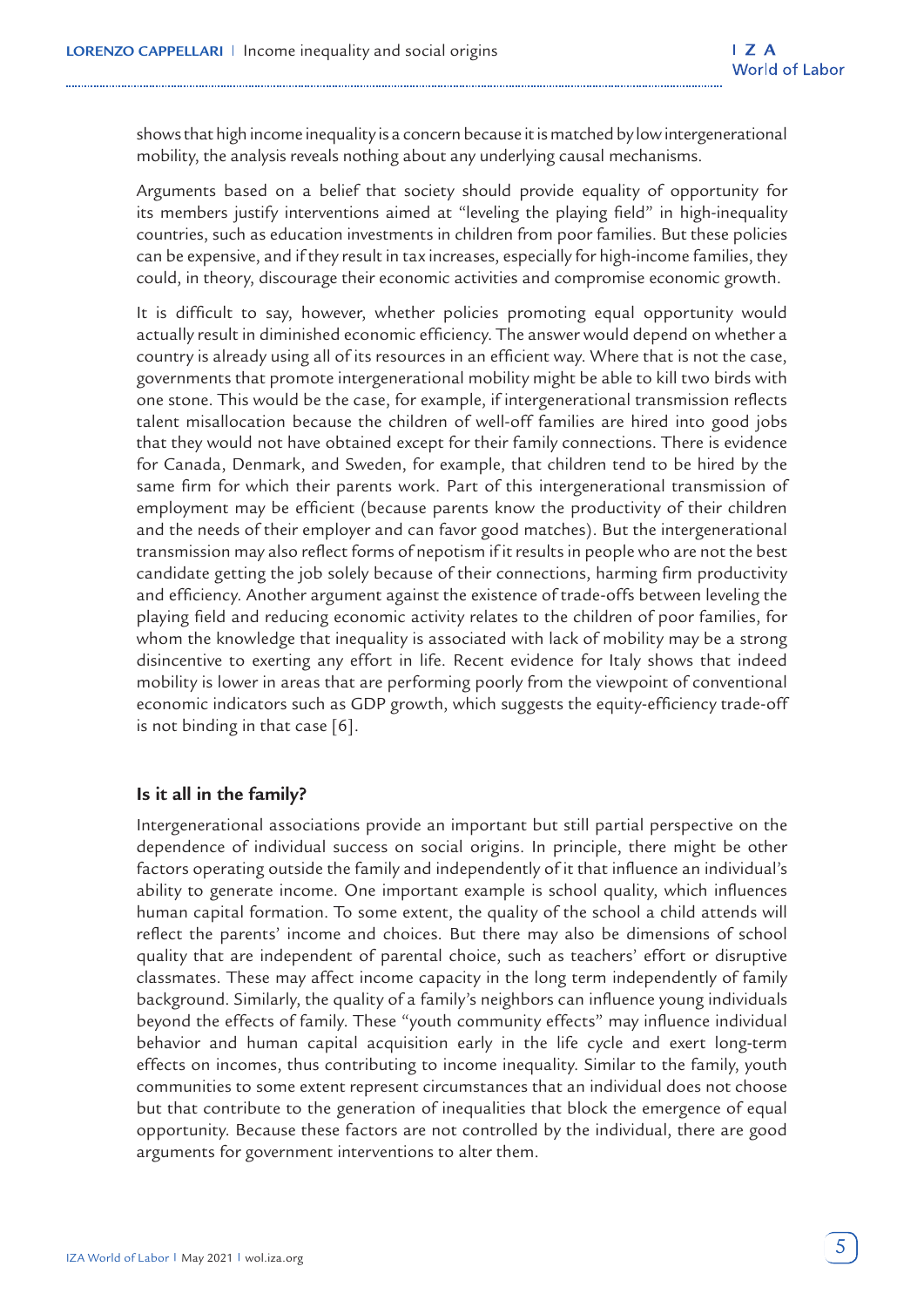Economists and social scientists summarize the joint effect of family and community on income inequality through a measure known as the "sibling correlation of incomes." The sibling correlation is the share of income inequality that is due to all factors that siblings share, which include both the family and youth communities. A sibling correlation value of 0.5, for example, means that half the observed income inequality is associated with factors that are shared within families and youth communities.

Figure 2 provides some evidence of patterns in the sibling correlation for brothers in incomes across countries. The left panel associates the sibling correlation with the Gini coefficient and traces what is in effect a *Great Gatsby* curve of the sibling correlation. Countries cluster into essentially two groups. One group consists of Scandinavian countries, with a low degree of income association between brothers, and Canada and France, with a moderate degree of sibling correlation (around 0.3). All these countries also have moderate levels of income inequality, with a Gini coefficient below 0.35. Countries in the second group (Germany, Spain, Italy, China, and the US) have a high share of total inequality that is accounted for by factors shared by brothers (more than 0.4), along with moderate to high levels of total inequality (Gini coefficient). This panel shows that the association between total inequality and the sibling correlation is driven mostly by differences in (high and low) sibling correlation, suggesting that



*Source*: Author's own compilation based on data from Corak, M. "Inequality from generation to generation: The United States in comparison." In: Rycroft, R. S. (ed.). *The Economics of Inequality, Poverty, and Discrimination in the 21st Century*. Santa Barbara, CA: ABC-CLIO, 2013; pp. 107–126 [3]; Comi, S. "Family influence on early career outcomes in seven European countries." *Economics Bulletin* 30:3 (2010): 2054–2062; and the World Bank. Online at: http:// data.worldbank.org/indicator/SI.POV.GINI

 $17A$  $\sum$   $\alpha$ <br>World of Labor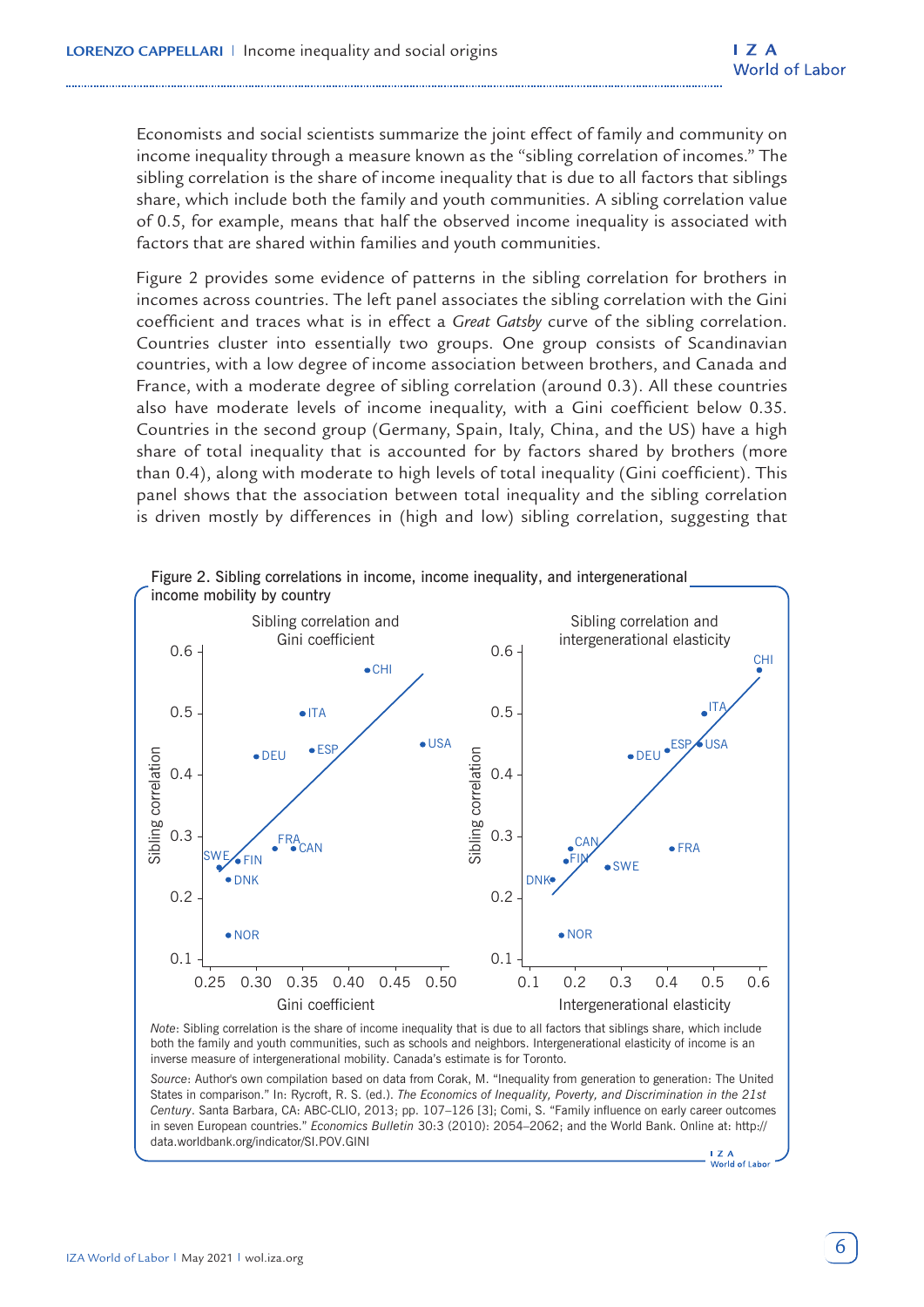the evidence of a *Great Gatsby* curve is less clear-cut for the sibling correlation than for intergenerational elasticity.

The right panel of Figure 2 shows the association between two measures of social origins: intergenerational elasticity and sibling correlation. Any major discrepancy between the two variables would suggest that youth communities play an extra role in shaping individual incomes beyond family effects. Not surprisingly, the panel shows that countries in which intergenerational transmission is strongest are also countries in which the share of inequality that can be ascribed to sibling similarities is the largest. The pattern in the graph suggests that the factors that operate outside the family move in the same direction as the factors that make sons similar to their fathers. There are significant cross-country differences in the extent to which income inequality is due to social origins, and the graph suggests that community effects add little to what is inherited from the family.

One reason behind the sizeable sibling correlations found in the literature may be that siblings tend to influence each other through what economists call peer effects, that is, the effect of one's behavior on the behavior of others belonging to a given social network. There is extensive evidence of peer effects among schoolmates, for example. Researchers have considered the possibility that these effects carry through to the family social network, although of course contextual influences coming from family are more pervasive than those that come from school, complicating the analysis. Indeed, results from these studies suggest that sibling spillovers can be detected on various outcomes. This is relevant because it highlights the possibility that policy effects are amplified within the family as they may be transmitted from treated family members to non-treated ones [7].

There is an ongoing debate on whether the effects of youth communities are irrelevant to individual incomes in the long term. Some studies have compared the sibling correlation of incomes with an analogous correlation estimated across youth neighbors [8]. These studies find that the correlation between neighbors is smaller than the correlation between brothers but that it is still substantial, accounting for between one-half and one-third of the sibling correlation. One issue with these findings is that neighbors might be similar to one another not because of the effects of youth communities but because they come from similar families. In other words, the neighbor correlation might simply reflect the family effect.

An analysis of Danish siblings and youth peers shows that indeed the sorting of families into communities induces an overstatement of community effects, whose actual weight within the sibling correlation is less than one-tenth. Also, community effects on income inequality tend to be stronger among young individuals, typically at the time of labor market entry, but then fade away relatively quickly. Most of the sibling similarity in long-term incomes seems to come from the family environment rather than from the community that surrounds the family [9]. Another study exploits data from the Toronto Public Housing Program, which randomly allocated families to communities, thereby eliminating any effects that might stem from selection into neighborhoods [10]. The analysis shows that while neighbor correlations across all of Toronto account for onefifth of the sibling correlation, the income correlation for randomized neighbors is zero, supporting the idea that community effects are not additional to family effects in shaping income inequality.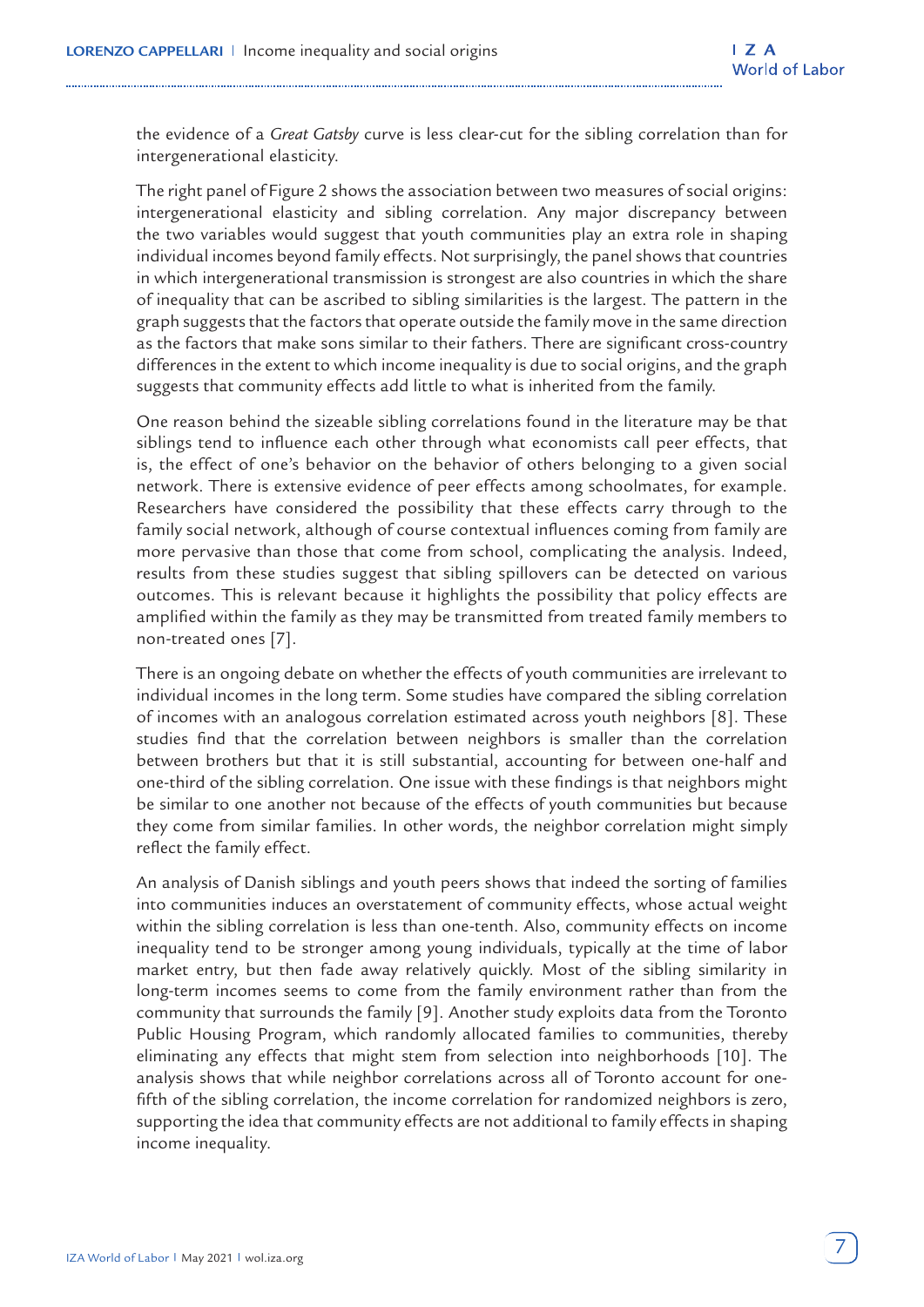Other studies have looked at the effects of neighbors on income levels rather than on inequality. Evidence reported by the Equality of Opportunity Project points to the role of early exposure as the key mediating factor of the neighbor effects [11]. The study finds that more than half of the intergenerational elasticity of incomes is indeed accounted for by neighbor effects. Application of the same research design to Australian data finds similar results [12]. Other research looks at educational quality effects and controls for selection into classes of varying quality within a school. These studies find that the quality of education has effects on earnings [13].

#### **Is it nature or nurture?**

Besides the distinction between the effects of family and community, studies looking at the distinction between nature and nurture as the mechanisms of intergenerational transmission offer another perspective on the relationship between income inequality and social origins. Is the inheritance of income potential from parents determined before birth because of the transmission of genetic endowments (for example, of IQ), or is it the outcome of exposure to environmental influences occurring after birth—or both? The answer to this question is relevant because it could identify one of the channels of intergenerational mobility. Caution is required in drawing implications about the effectiveness or appropriateness of anti-poverty policies from studies of nature versus nurture. Even if poverty is "natural," in that it is "genetically" inherited, that does not mean that income support programs would be ineffective as poverty alleviation tools.

In the absence of direct information on genes, answering this question is difficult. Researchers have contrasted income correlations across groups of people whose degree of genetic similarity is known (on average), such as identical twins, who share the same genetic make-up, and fraternal twins, who share only half of their genes. One challenge in this type of comparison is that differences in correlations for the two groups may reflect differences in the environment between identical and fraternal twins, not just genetic differences. Using information on whether siblings were reared together or apart can reduce the problem. A study that compares income correlations across Swedish siblings and twins exploiting all these sources of variation finds that the lower bound estimate for the share of income inequality that can be ascribed to genetic similarities is 20%. Contrasted with an overall sibling correlation for twins of about 33%, this finding points toward a substantial role for nature rather than nurture in shaping income inequality [14].

Another strand of twins studies has explored the causal process of intergenerational transmission. The main idea behind these studies is that intergenerational persistence due to genetic factors is not causal. Thus, if all persistence is genetic, then randomly increasing the income of parents will not increase the income of the next generation because income increases do not affect parental genes. Intergenerational persistence due to parents investing in their children's education is, however, an example of a causal mechanism. A random increase in parental income could increase the resources devoted to investments in children's education, creating greater income potential for the children. The research strategy of these twins studies is to compare intergenerational transmission among parents who are identical twins because any differences that are found cannot be due to differences in genes and therefore would support a causal interpretation of intergenerational transmission.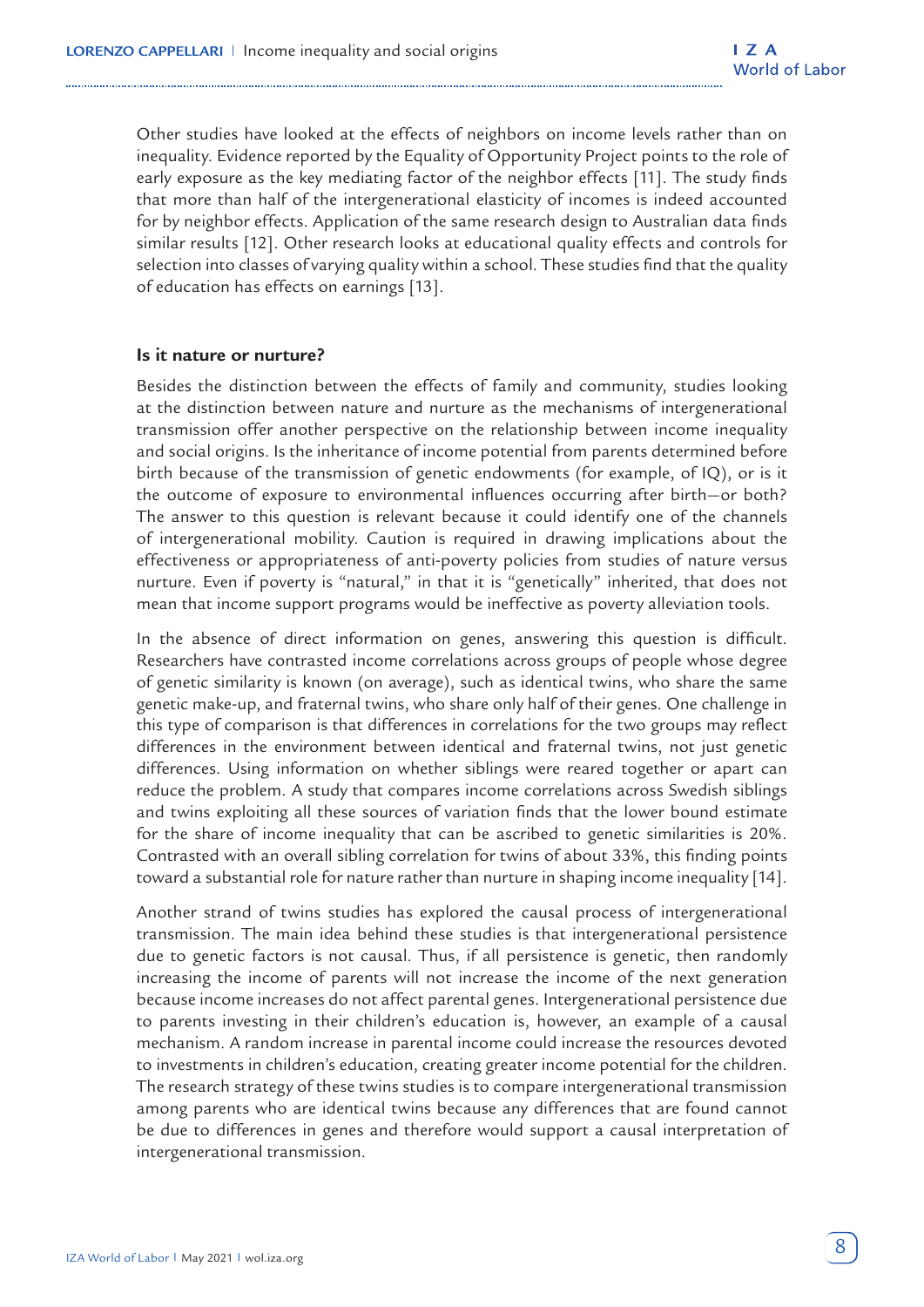One limitation of this line of research is that it typically focuses on educational attainment rather than income as the outcome that is passed across generations. Findings from this literature, especially from studies using register data that refer to the entire population of twins, as is typical in Scandinavian countries, point toward a non-negligible causal role of parental education on children's education, accounting for between one-quarter and one-half of overall intergenerational transmission.

Another way that researchers have addressed the nature versus nurture distinction has been to examine outcomes for adoptees. Because adopted children do not share any genes with their adoptive parents, any parent–child similarity in outcomes has to be attributed to nurture. An important caveat in this strand of research is that it is based on the assumption that adopting parents are not different in ways that make them more likely than average parents in the population to transmit their income or education. Findings point to a large and significant association between parents' education and children's education for adopted children, which is suggestive of causal effects [15].

# **LIMITATIONS AND GAPS**

Research on intergenerational transmission is still in progress, with much still to learn. One of the main limitations is data availability. Researchers need data on the incomes of family members during the central stage of their working lives, which is not always readily available. Scandinavian countries are an exception, with researchers able to access population registers that enable them to connect income profiles of family members. Remarkable advances have recently been made in the US by the Equality of Opportunity Project. But for most countries, data availability remains limited, which explains why intergenerational income elasticity has been estimated for only about 20 countries; sibling correlation estimates are known for even fewer countries.

The *Great Gatsby* curve seems to be an empirical regularity, and it would be interesting to see it confirmed for countries where researchers can exploit cross-area variations in inequality and intergenerational mobility. Still, little is known about the causal mechanisms that operate behind the *Great Gatsby* curve and, more generally, behind the intergenerational transmission of incomes. The intergenerational income elasticity measure is still largely a black box whose inner workings need to be exposed by future research.

A lively area of research involves studying the long-term effects of youth environments, especially school and youth communities. Youth environments are often the target of policies aimed at reducing poverty. Whether school and youth communities have an effect on incomes in the long term is still a matter of debate. Recent findings seem to point in that direction, but with limited long-term effects. Also, research into the genetic roots of intergenerational mobility is expected to mark significant progress with the increase of data availability.

# **SUMMARY AND POLICY ADVICE**

High income inequality and lack of income mobility across generations have been found to co-exist. This connection is troublesome from a policy perspective because it suggests that developed economies do not provide their citizens with equal opportunities for achieving economic success. Breaking this vicious circle is an important target for policy.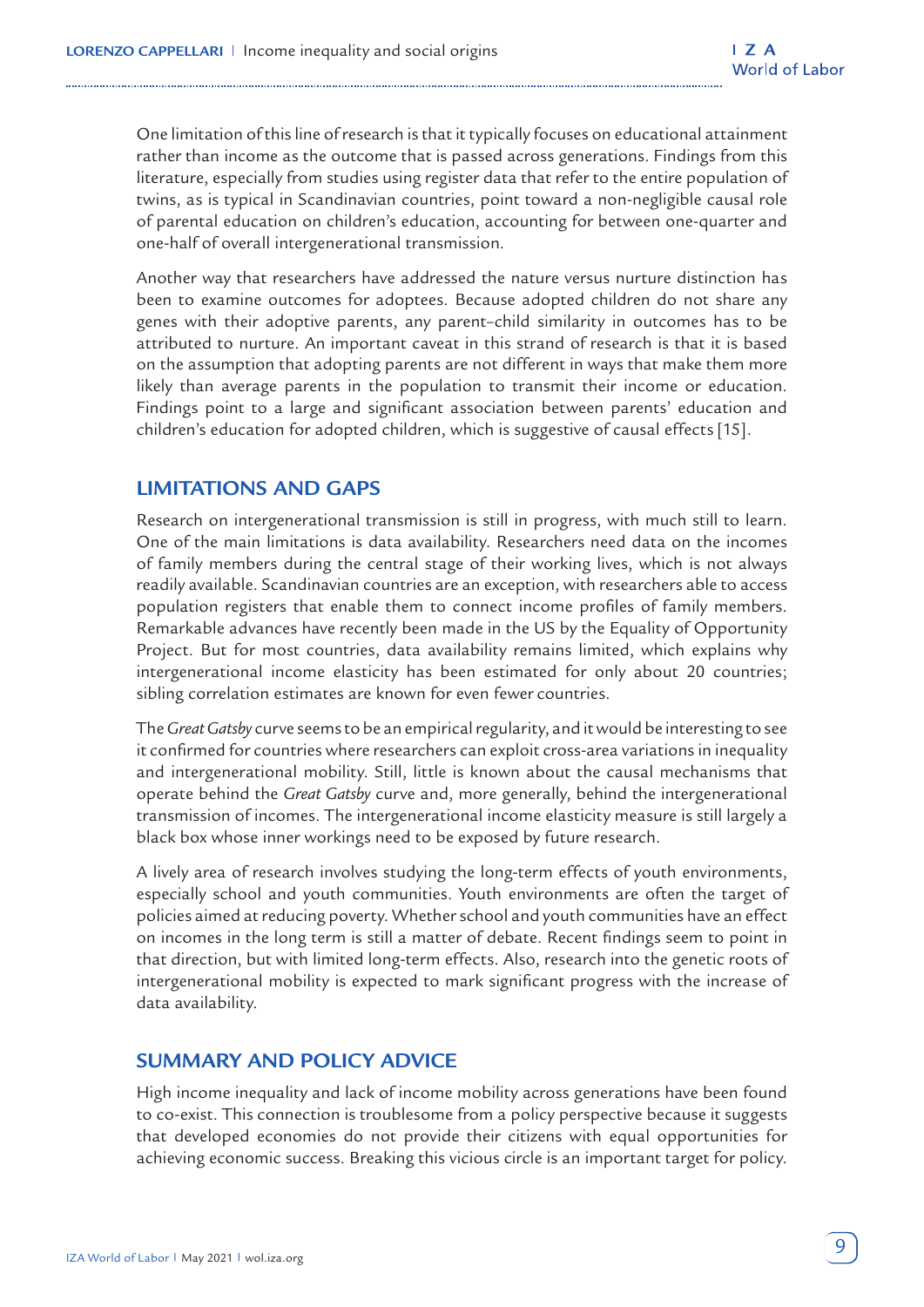The aim should be to increase intergenerational mobility without altering the structure of incentives that is embedded in the income distribution. Income differences should reflect differences in individuals' abilities and preferences, not those of their parents.

Increasing income mobility across generations may also pay off in greater economic efficiency. Some of the observed income immobility is a symptom of an underlying misallocation of resources that blocks bright children from disadvantage families from access to high-paying occupations. In part, this failure may reflect nepotism in the labor market, but it also arises from blocks that occur earlier in the life cycle, for example in schools and neighborhoods. The belief that people from any socioeconomic background have the potential to succeed and to earn a high income is probably the most powerful incentive to individual effort. Policies that counteract disparities in family background, such as educational interventions targeted at the children of the poor, may foster intergenerational mobility.

#### **Acknowledgments**

The author thanks an anonymous referee and the IZA World of Labor editors for many helpful suggestions on earlier drafts. Version 2 of the article includes a discussion on sibling peer effects, multi-generational transmission, and of the long-term effects of communities, and adds new "Key references" [4], [5], [6], [7], [9], [11], [12], [15].

#### **Competing interests**

The IZA World of Labor project is committed to the IZA Code of Conduct. The author declares to have observed the principles outlined in the code.

© Lorenzo Cappellari